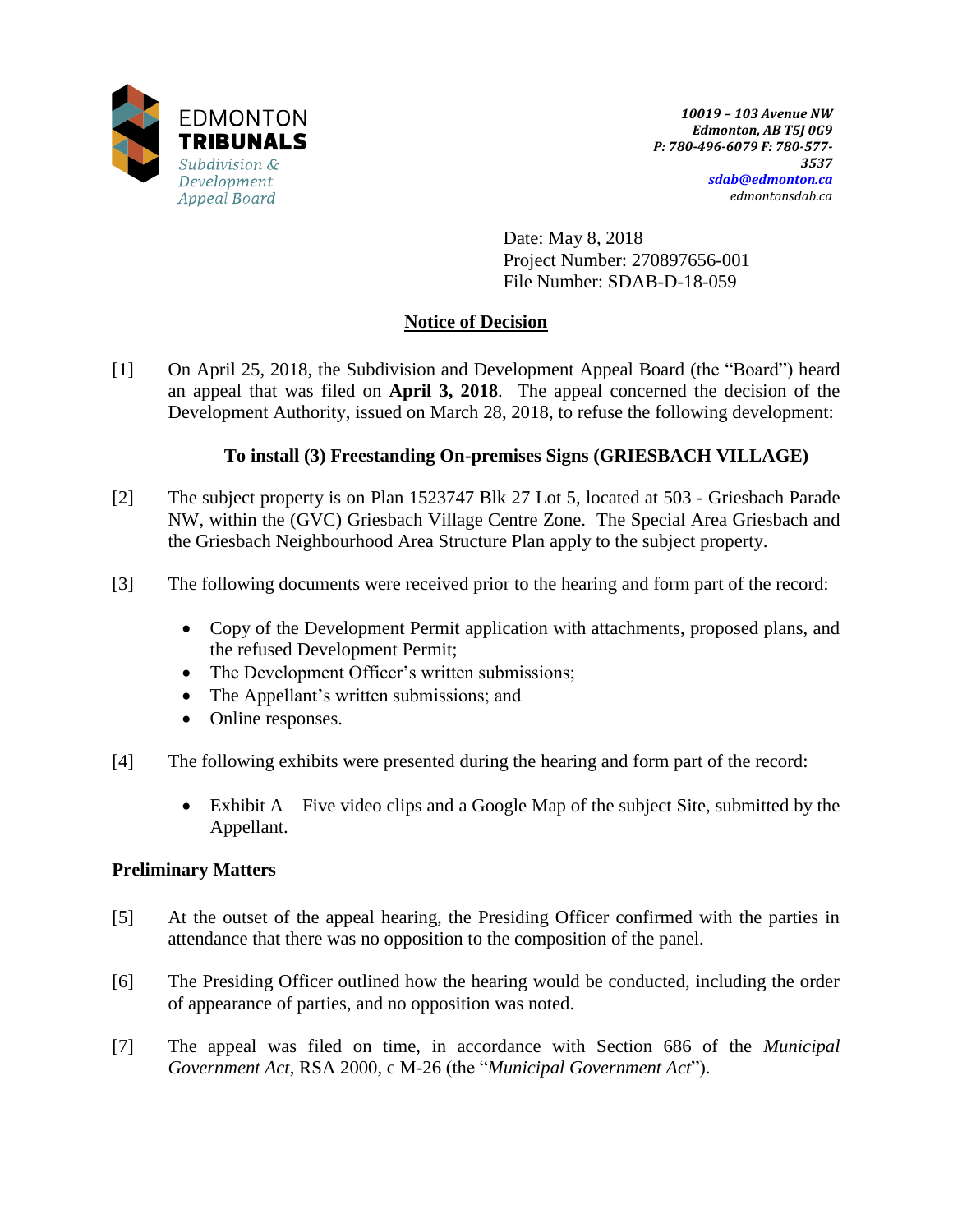### **Summary of Hearing**

- *i) Position of Mr. Murphy, Legal Counsel for the Appellant, Griesbach Village Properties*
- [8] Mr. Murphy referred to a previous Board decision from 2016 when the Board approved two Signs for the subject site.
- [9] He referred to a Google Map (marked Exhibit A) of the area and indicated that the interior of Griesbach Village Plaza shopping centre is pedestrian oriented.
- [10] The public can park in the centre of the plaza and walk to stores in this area. That is the vision set out for this area in the Neighbourhood Area Structure Plan (NASP).
- [11] He referred to a Google Map showing the hotel adjacent to the subject site and the extensive vegetation around the site, which blocks views of the interior of the shopping centre from the adjacent roads.
- [12] Without signage for the area, the public will be unaware what businesses are located in the shopping centre.
- [13] They are proposing a Sign at each entrance to the shopping centre.
- [14] Schedule 59E of the *Edmonton Zoning Bylaw* allows for a Freestanding Sign up to 8.0 metres in Height. However, that is modified by Section 940.6(5)(q) of the GVC Griesbach Village Centre Zone, which states:

Signs shall comply with the regulations found in Schedule 59E of this Bylaw, with the intent to complement the pedestrian-oriented commercial environment, except that:

i. the maximum Height of a Freestanding Sign shall be 6.0 m;

- [15] When dealing with the pedestrian-oriented portion of the site, Signs cannot be over 6.0 metres. The non-pedestrian orientation of the site was not addressed by the Development Officer when assessing this application.
- [16] The proposed Signs are all located on the periphery of the site adjacent to either 97 Street or 137 Avenue. These roads are commercial corridors and are not pedestrian oriented.
- [17] In 2016, the Board approved two Freestanding On-premises Signs that are 7.5 metres in Height. The reasons of the Board were that the Height variance did not impact the pedestrian-oriented character of the site because the Signs were located at the edge of the site.
- [18] He referred to the three locations for the proposed Signs, which are the same Height as the Signs that were approved in 2016.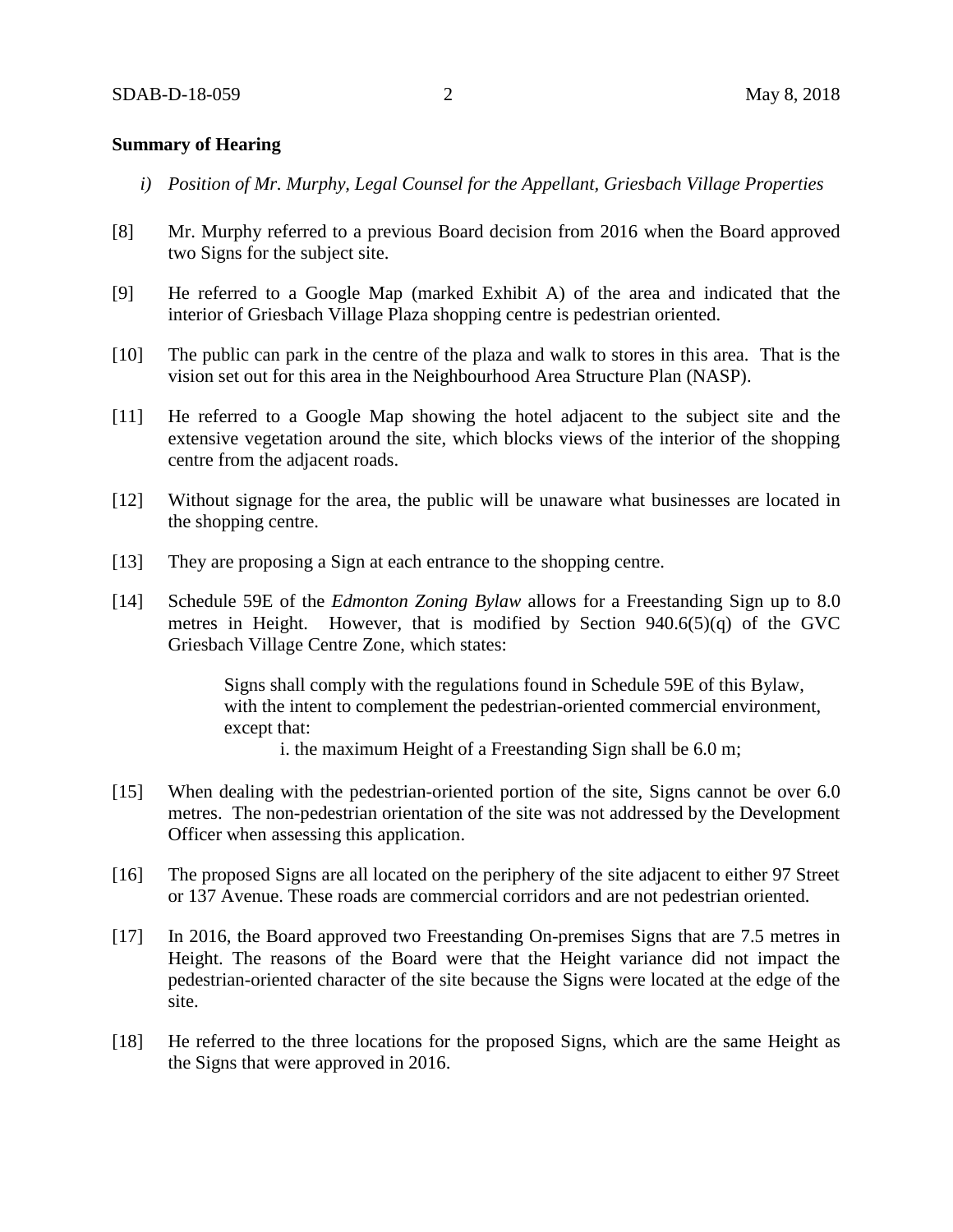- [19] The proposed Signs will be the same design as the approved Signs, which is to say they will be tall and narrow. The allowable area of Freestanding Signs is 20 square metres but the proposed Signs will be less than 13 square metres.
- [20] Two of the proposed Signs are located adjacent to 137 Avenue. One will be visible to eastbound traffic and the other will be visible to west bound traffic. The third proposed Sign is located adjacent to 97 Street.
- [21] With regard to the tree preservation and Tree Retention Plan, he stated that no trees will be damaged or removed with the installation of the three Signs.
- [22] With regard to the on-line response and the concern that the proposed Signs will negatively impact the Princess Patricia Light Infantry War Memorial, he stated that the proposed Signs will not have a negative impact on the Memorial as they are not located to close to the Memorial.
- [23] The Signs are necessary so that people from outside the neighbourhood are aware of what businesses are located in the shopping centre. The tenants of the shopping centre are all primarily smaller, individual companies.
- [24] He referred to videos of the area showing the location of the proposed Signs in relation to overall site.
- [25] One of the videos shows a line of trees that shields the site along 97 Street. There is a pedestrian walkway along the tree line on the interior of the site. This is where the pedestrian orientation comes into play. He referred to one video showing the west entrance to the site on 97 Street, the hotel, and the location of one of the proposed Signs. The area along 97 Street is not pedestrian friendly. Across the street from the site is a commercial area. The proposed Sign will be characteristic of the area. Another video shows the site along 137 Avenue and the existing Signs in the area. The exterior of the site along 137 Avenue is also not pedestrian oriented.
- [26] There will no need for pylon Signs at the interior of the site.
- [27] More Height for the Signs is required for extra visibility for the two left turning lanes off of 137 Avenue. The site was designed for an extra left turning lane here because there is only one entrance to the site from 97 Street.
- [28] Given the area, there is nothing that will interfere with the amenities of the neighbourhood, nor materially interfere with or affect the use, enjoyment or value of neighbouring parcels of land. In his opinion, the proposed Signs will enhance the amenities of the neighbourhood.
- [29] There have been no known complaints with respect to the existing Signs.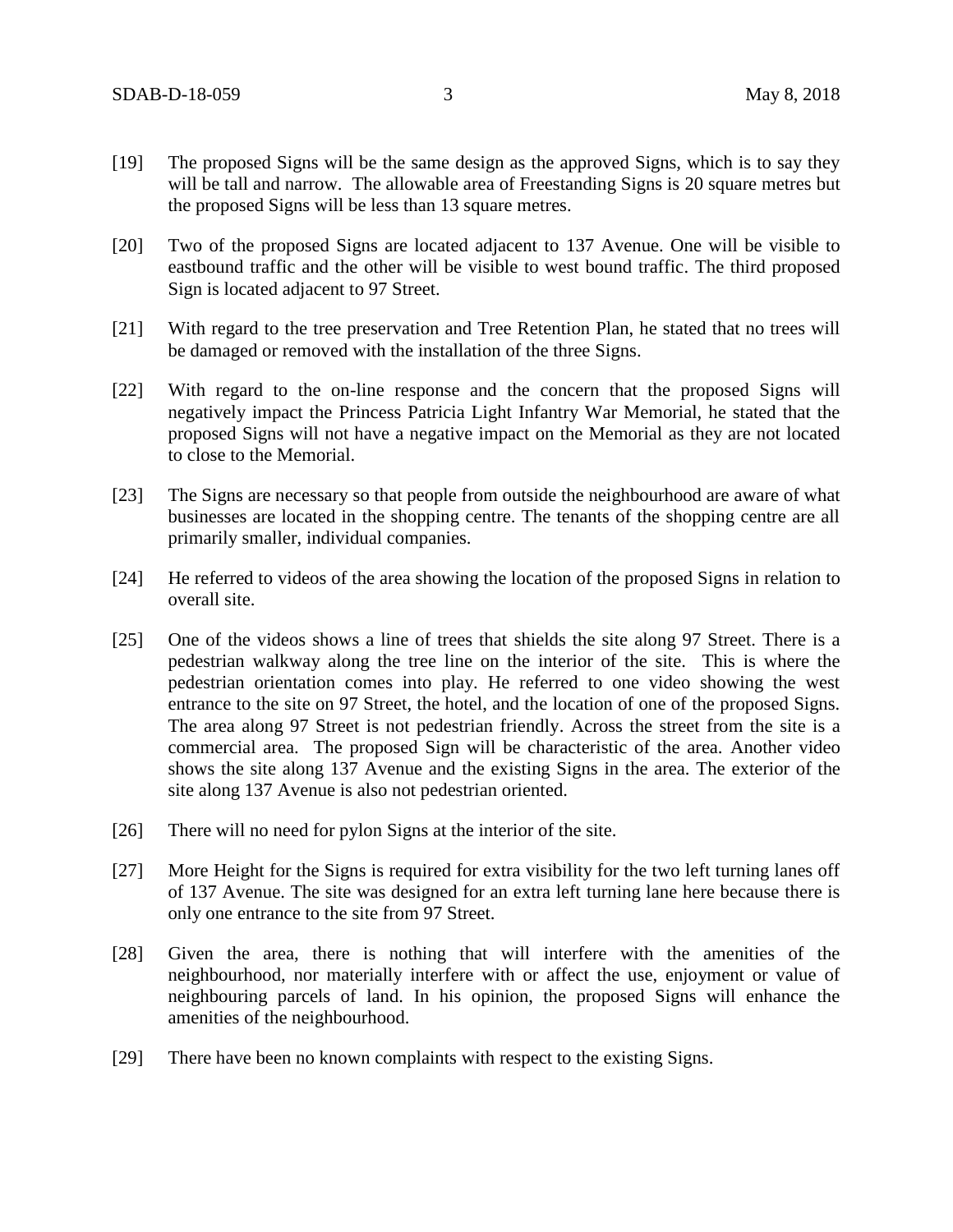- [30] The existing Signs and the proposed Signs will not prevent pedestrians from using the walkway area by the trees.
- [31] The Presiding Officer asked Mr. Murphy his position on Section 59.2(6) of the *Edmonton Zoning Bylaw*. Specifically, did he believe the Development Officer could refuse the proposed sign even if a variance is not required. Mr. Murphy stated that if a proposed sign is a Permitted Use, there is no discretion for the Development Officer to refuse the application. He does not agree that a Permitted Use can be turned into a Discretionary Use. Section 59.2(6) should be interpreted as applying only to situations where the Development Officer is able to exercise discretion.
- [32] The Development Officer has to apply the variance test as it appears. In his opinion, the Development Officer reviewed the proposed Signs with the interior of the subject site and tried to apply those aesthetics to the exterior of the site.
- [33] The proposed Signs comply with all the regulations of the *Edmonton Zoning Bylaw* except for Height. The issue is whether the proposed Signs with the Height variances will negatively impact the neighbourhood or neighbouring parcels of land. This is the only test the Board should apply.
- [34] The Griesbach Community League was initially opposed to the proposed Signs. However, after speaking to the Appellant, they are now in support of the proposed Signs.
- [35] An email from Canada Lands Company was received in support of an 8.0-metre sign. He stated that Canada Lands has a vested interest with the residential area north of the subject site.
- [36] He stated that the area of the Signs will be less than 13 square metres but up to 20 square metres is allowed. In his opinion, it is better for the Sign to be 1.5 metres higher with a smaller area rather than being the allowed 20 square metres but shorter.
- [37] The separation distances between all the Signs, both existing and proposed, exceeds the requirements of the regulations.
- [38] The residential neighbourhood south of the subject site is separated by four lanes of traffic.
- [39] Section 59.2(6) directs the Development Officer on how to use their discretion. There is no discretion if it is a Permitted Use.
	- *ii) Position of Affected Property Owners in Opposition of the Appellant*
- [40] Mr. Z. Damani and Mr. H. Damani stated that they own the hotel on 97 Street across the street from the site. They wanted to make sure that the proposed Sign on 97 Street would not block the Sign on the south side of their hotel.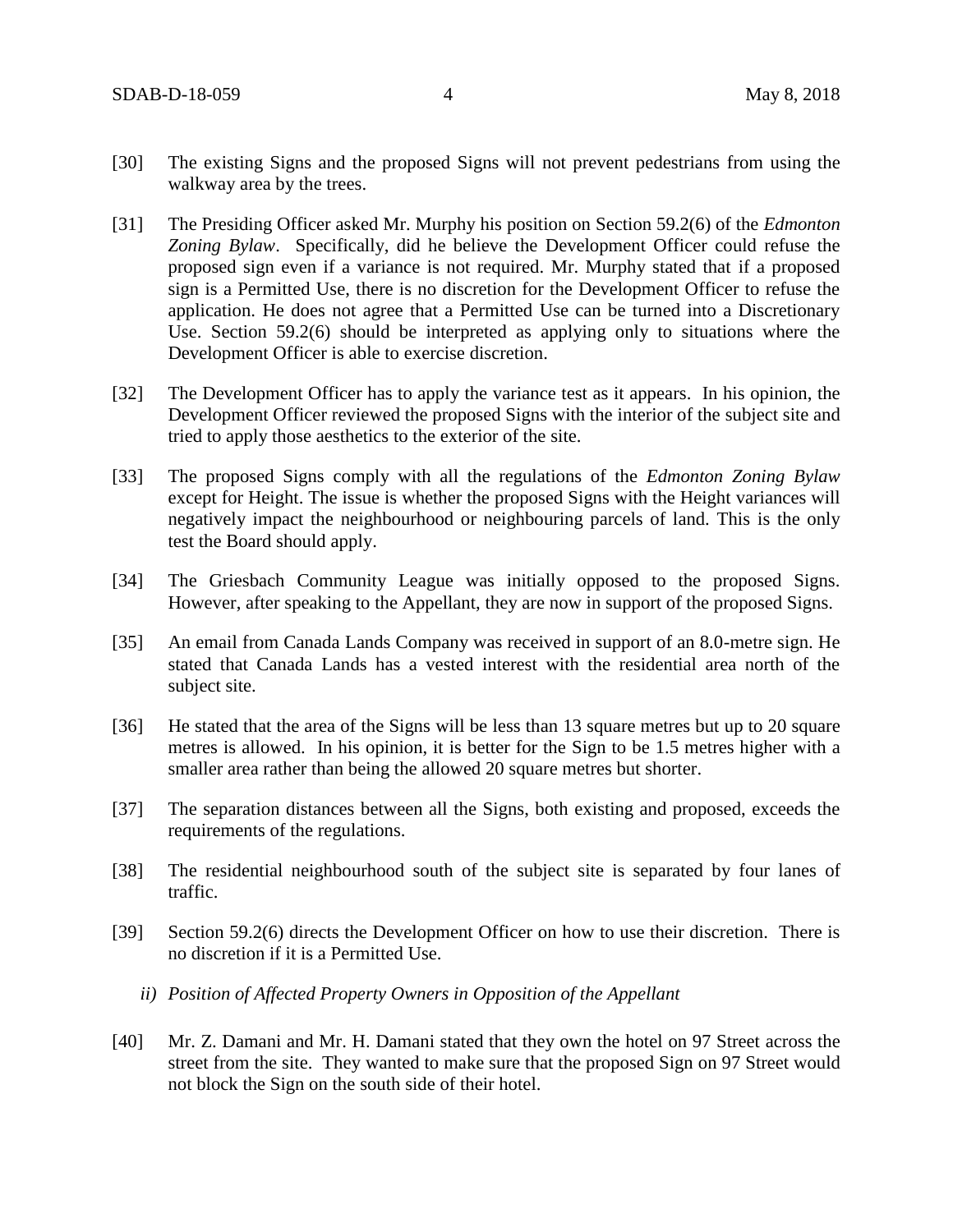- [41] They have not spoken to the Appellant to determine if the Sign will have a negative impact on their property.
- [42] The hotel is four storeys tall and is blocked by trees, particularly in the summer.

*iii) Position of the Development Officer, Ms. Noorman* 

- [43] The Development Authority provided written submissions and did not attend the hearing.
	- *iv) Rebuttal of the Appellant*
- [44] The trees will be higher than the proposed Signs.
- [45] The proposed Signs will not negatively impact the hotel more than the trees.
- [46] Other than Height, the proposed Signs comply with the regulations of the *Edmonton Zoning Bylaw*.
- [47] The proposed Signs will not be on the road right-of-way.
- [48] The trees will be in the line of sight on 97 Street.
- [49] The hotel is four storeys in Height, which is higher than the proposed Signs.
- [50] The Sign located on the side of the hotel is toward the top of the wall, above the proposed Sign.

### **Decision**

- [51] The appeal is ALLOWED and the decision of the Development Authority is REVOKED. The development is GRANTED as applied for to the Development Authority, subject to the following CONDITIONS:
	- 1. The proposed Freestanding On-premises Signs shall comply with the revised plans submitted and approved at the hearing. The Signs shall be no higher than 7.5 metres in Height.
	- 2. The intensity of exposed bulbs on a Sign, excluding Digital Signs, shall not exceed 1100 lumens. (Reference Section 59.2(4)).
- [52] In granting the development the following variances to the *Edmonton Zoning Bylaw* are allowed:
	- 1. The maximum number as Signs as per Section 59E.2(3)(c) is waived. A maximum of 5 Signs is allowed.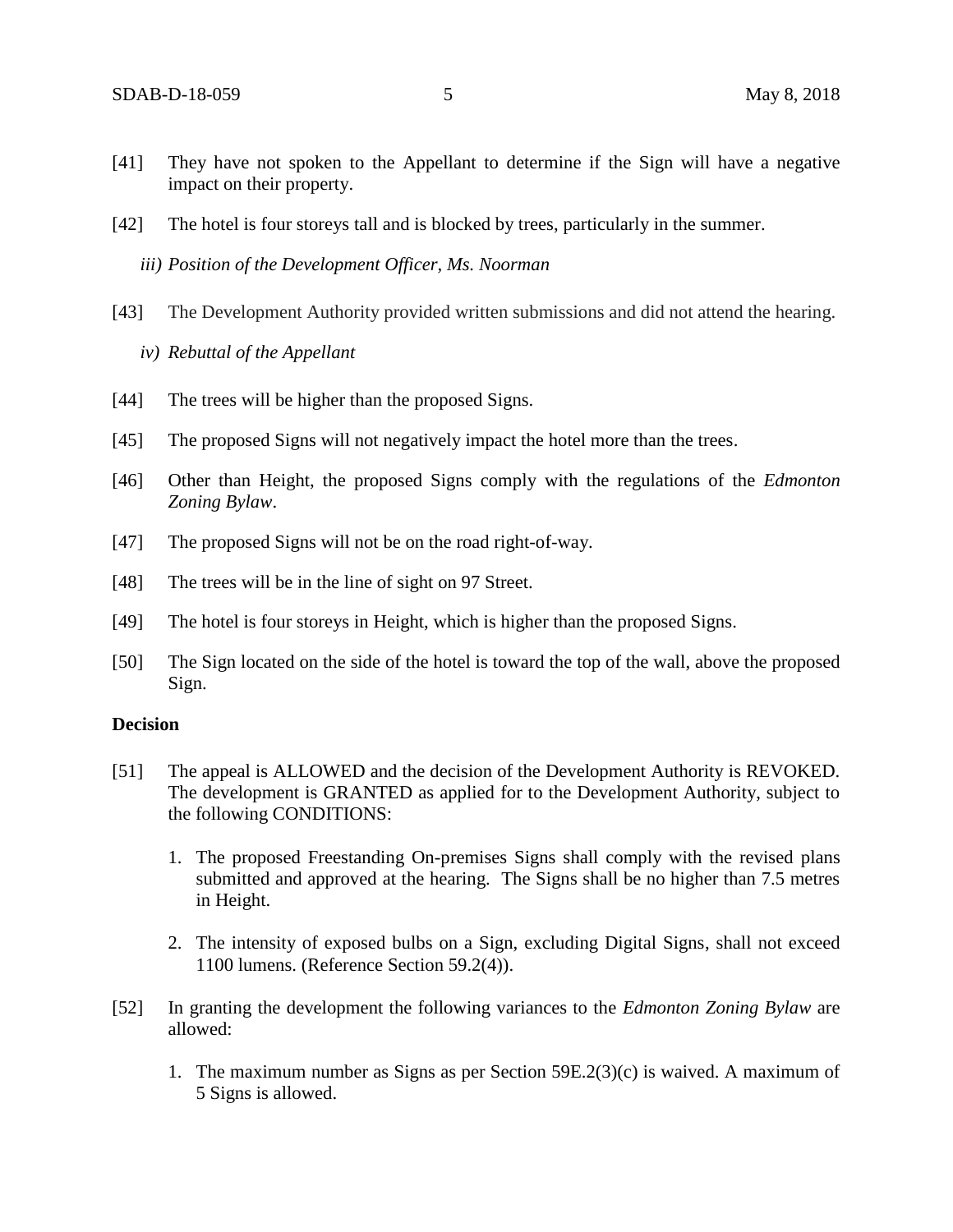2. The maximum allowable Height of 6.0 metres as per Section  $940.6(5)(q)(i)$  is varied to allow an excess of 1.5 metres, thereby increasing the maximum allowed to 7.5 metres.

#### **Reasons for Decision**

- [53] The proposed development is a Permitted Use in the GVC Griesbach Village Centre Zone.
- [54] The proposed Signs and their design is part of the ongoing development of the subject Site. When the shopping centre development was approved, the comprehensive sign plan showed the locations of four Freestanding On-premises Signs.
- [55] Two of these Signs were previously approved by the Board at the locations shown on the comprehensive sign plan with a Height of 7.5 metres, the same Height as the proposed Signs.
- [56] Two of the proposed Signs, one on 137 Avenue and one on 97 Street, are at the locations shown on the comprehensive sign plan.
- [57] One of the proposed Signs was not shown on the comprehensive sign plan. This Sign is on 137 Avenue. This will result in an excess of one Sign on the subject Site as the maximum number of Signs allowed on the subject Site by the regulations is four. (Schedule 59E.2(3)(c))
- [58] This is a large Site, over 13 acres, and the proposed Signs, as well as the existing Signs, will be located more than the required separation distance set out in the *Edmonton Zoning Bylaw*.
- [59] Accordingly, the Board finds that an extra Sign on the subject Site will not have a negative impact on the amenities of the neighbourhood, nor will it materially interfere with or affect the use, enjoyment or value of neighbouring parcels of land.
- [60] Section 940.6(5)(q) of the (GVC) Griesbach Village Centre Zone states:

Signs shall comply with the regulations found in Schedule 59E of this Bylaw, with the intent to complement the pedestrian-oriented commercial environment, except that:

- i. the maximum Height of a Freestanding Sign shall be 6.0 m;
- [61] The reduction is maximum allowable Height is intended to complement the pedestrianoriented commercial environment.
- [62] All of the Signs will be installed on the perimeter of the subject Site. The perimeter of the subject Site is bound by 137 Avenue and 97 Street which are both major roadways. These roads are not pedestrian-oriented.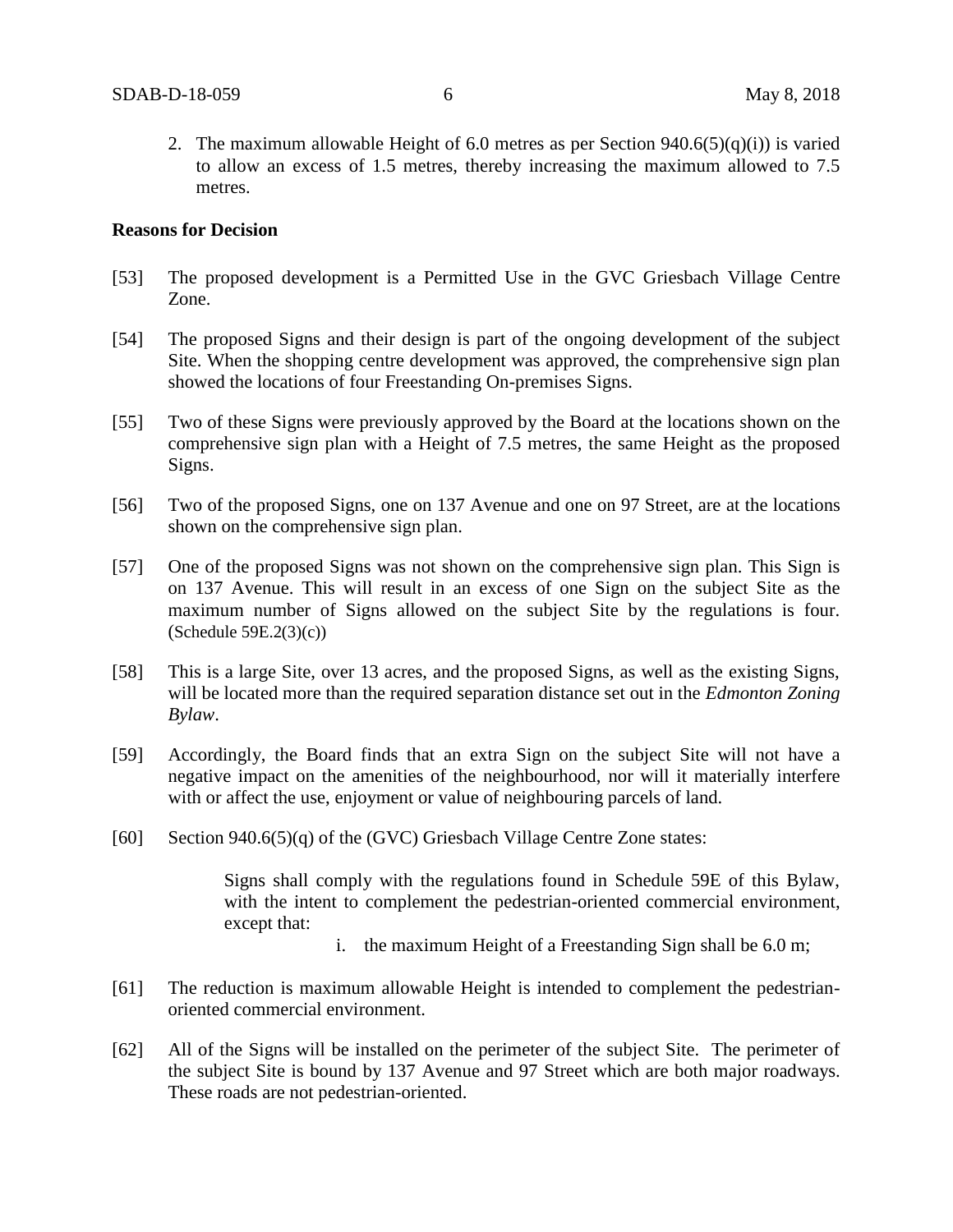- [63] It is the interior of the Site that is pedestrian-oriented. The Board finds that the proposed Signs are located such that the extra 1.5 metres in Height will not negatively impact the pedestrian-oriented nature of the Site.
- [64] The excess in Height of 1.5 metres will be mitigated by the fact that all of the Signs are less than 13 square metres in size as opposed to the allowable 20 square metres. In the Board's opinion, the proposed tall, narrow Signs are preferable to Signs that comply with the 6.0-metre Height restriction but are 20 square metres in area.
- [65] The proposed Sign on 97 Street will be located near a row of maple trees that is of particular significance. Section 5 of the NASP talks about tree preservation being important in the neighbourhood, particularly the maple trees along 97 Street. No trees along 97 Street will be damaged or removed because of the proposed Sign.
- [66] The proposed Sign will be located at the intersection at Griesbach Road, which creates a break in the line of maples along 97 Street. Although the proposed Sign at this location will interfere with the view of the trees to some extent, the maples extend for hundreds of feet to the north and south of the proposed Sign, so its impact on neighbourhood amenities will be minimal.
- [67] Section 5 of the NASP states that the detailed Site Plan should provide for public access to the maple trees for wedding photographs to be taken. The Site Plan for this location does in fact provide for a walkway along the trees at the interior of the subject Site.
- [68] Both Community Leagues in the neighbourhood are in support of the proposed Signs as long as no trees are damaged or removed. The Griesbach Community League indicated they do not want further signs installed at the subject Site other than those proposed. The Board was advised by the Appellant that there would be no additional development permit applications for Signs at this Site.
- [69] Section 59.2(6) of the *Edmonton Zoning Bylaw* states.

For all Sign Applications, the Development Officer shall have regard for the scale and architectural character of the building and the land use characteristics of surrounding development. The Development Officer shall refuse any Sign Application that may adversely impact the amenities or character of the Zone.

- [70] The Development Officer referred to this section as well as Section 5 of the NASP, referenced above, as a basis for refusing the proposed Sign on 97 Street because the *location* of the proposed Sign would interfere with the enjoyment of the maple trees.
- [71] The Board notes that the location of this Sign complies with the comprehensive sign plan for this Site. As well, Freestanding On-premise Signs are a Permitted Use in the GVC Griesbach Village Centre Zone. No variances for any of the proposed Signs are required with respect to their locations. The only variances required are for Height and for one extra Sign.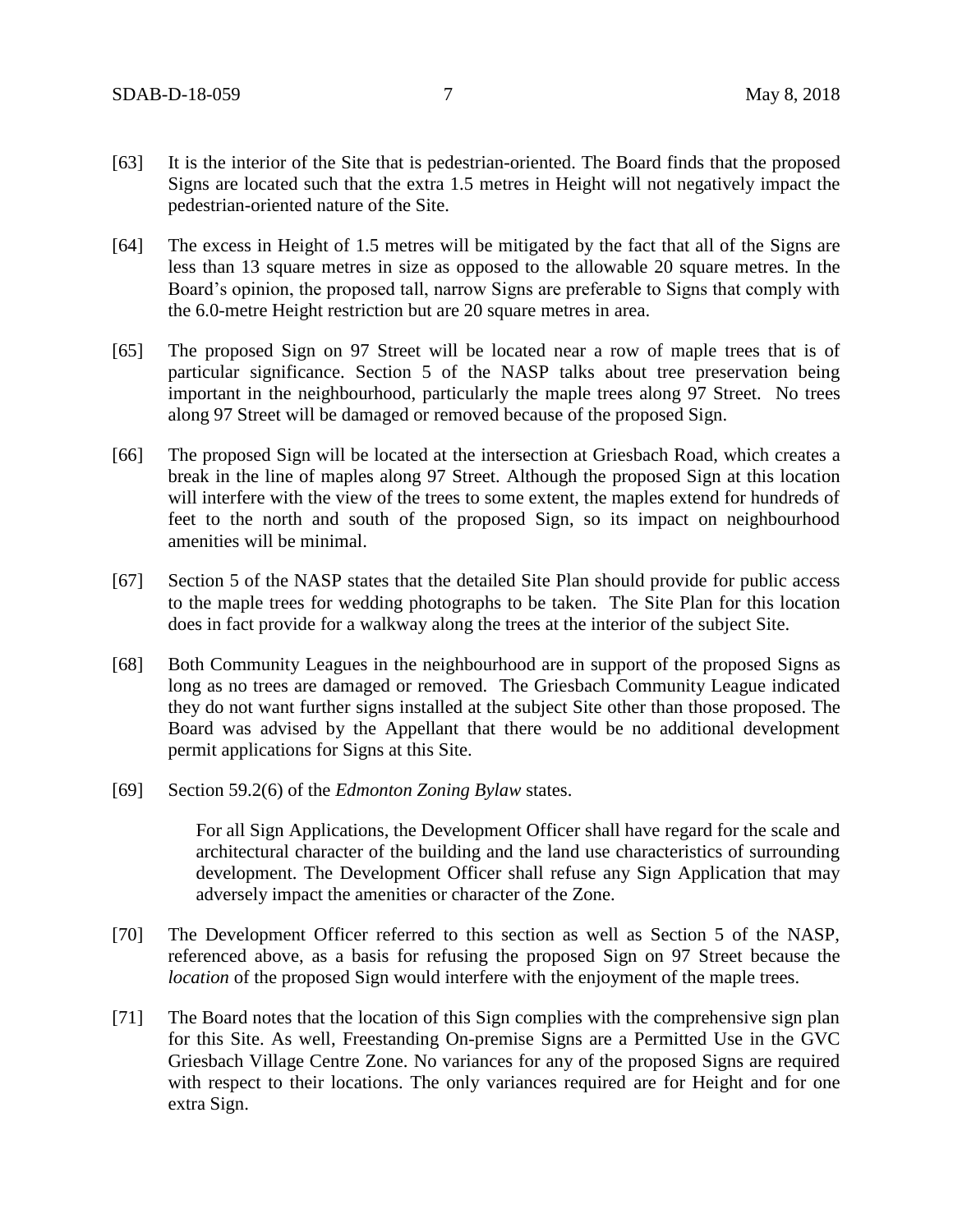As was previously noted, the extra Sign is on 137 Avenue. Accordingly, when applying Section 59.2(6) to the proposed Sign on 97 Street, the Development Officer (and this Board) is restricted to applying it to the Height variance requested. The location of the proposed Sign is not a valid basis for refusing the development permit.

- [72] The owners of the Hotel north of the subject Site were in attendance at the hearing and indicated that they are concerned that the proposed Sign on 97 Street might block the view of their hotel, in particular the sign on the south wall of the hotel.
- [73] However, the Hotel is four storeys high and is considerably higher than the Height of the proposed Sign.
- [74] The Hotel owners indicated that the trees on 97 Street block the view of the Hotel in the summer. The Board finds that the incremental difference to visibility caused by the Sign on 97 Street will be minimal in comparison to the trees.
- [75] Based on the above, it is the opinion of the Board that the proposed Signs with the variances to allowable Height will not unduly interfere with the amenities of the neighbourhood nor will they materially interfere with or affect the use, enjoyment or value of neighbouring parcels of land.

me

Mr. M. Young, Presiding Officer Subdivision and Development Appeal Board

Board members in attendance: Ms. A. Lund, Mr. R. Hachigian, Ms. D. Kronewitt-Martin, Ms. S. LaPerle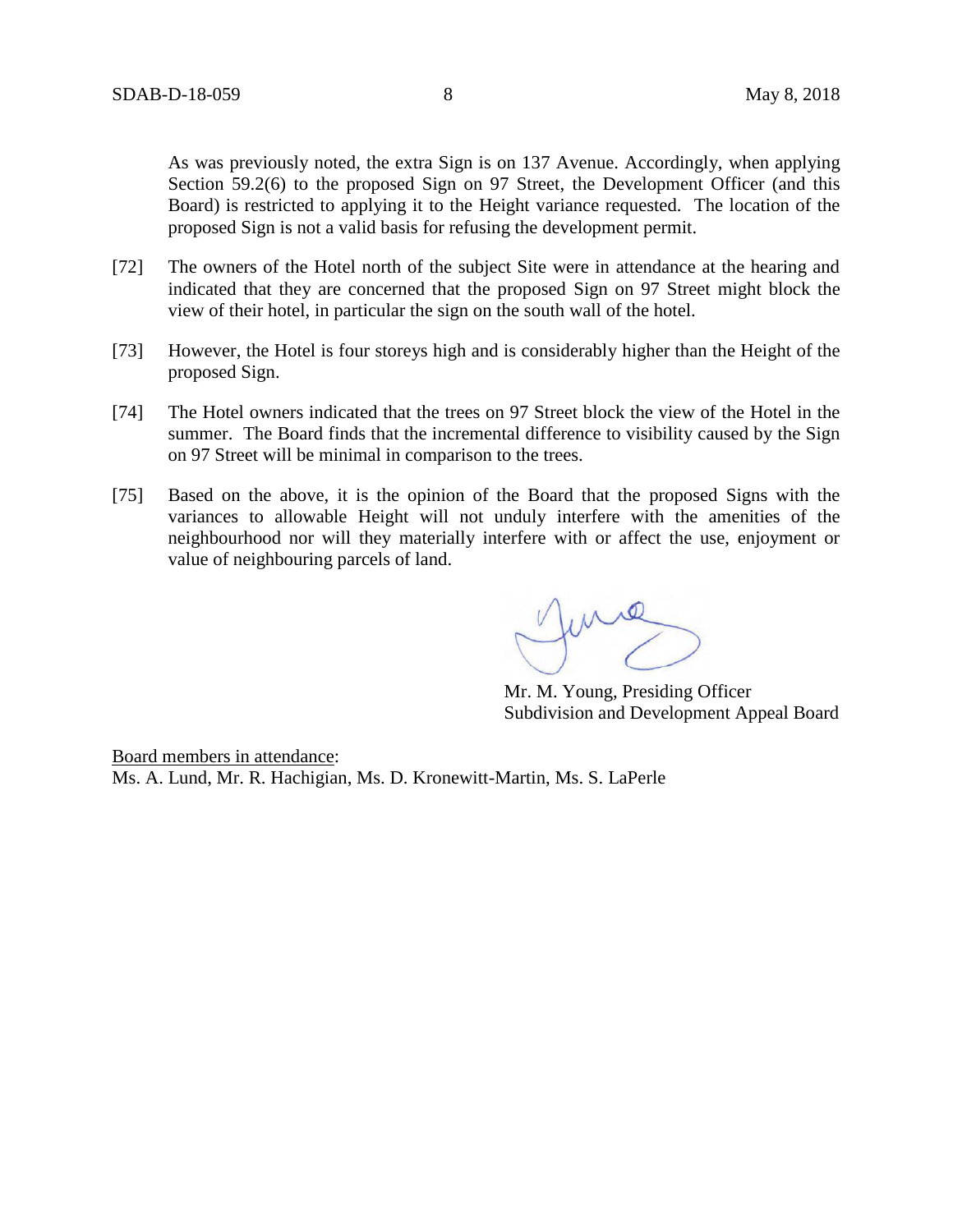### **Important Information for the Applicant/Appellant**

- 1. This is not a Building Permit. A Building Permit must be obtained separately from Development & Zoning Services, located on the 2nd Floor, Edmonton Tower, 10111 – 104 Avenue NW, Edmonton, AB T5J 0J4.
- 2. Obtaining a Development Permit does not relieve you from complying with:
	- a) the requirements of the *Edmonton Zoning Bylaw*, insofar as those requirements have not been relaxed or varied by a decision of the Subdivision and Development Appeal Board,
	- b) the requirements of the *Alberta Safety Codes Act*,
	- c) the *Alberta Regulation 204/207 – Safety Codes Act – Permit Regulation*,
	- d) the requirements of any other appropriate federal, provincial or municipal legislation,
	- e) the conditions of any caveat, covenant, easement or other instrument affecting a building or land.
- 3. When an application for a Development Permit has been approved by the Subdivision and Development Appeal Board, it shall not be valid unless and until any conditions of approval, save those of a continuing nature, have been fulfilled.
- 4. A Development Permit will expire in accordance to the provisions of Section 22 of the *Edmonton Zoning Bylaw, Bylaw 12800*, as amended.
- 5. This decision may be appealed to the Alberta Court of Appeal on a question of law or jurisdiction under Section 688 of the *Municipal Government Act*, RSA 2000, c M-26. If the Subdivision and Development Appeal Board is served with notice of an application for leave to appeal its decision, such notice shall operate to suspend the Development Permit.
- 6. When a decision on a Development Permit application has been rendered by the Subdivision and Development Appeal Board, the enforcement of that decision is carried out by Development & Zoning Services, located on the 2nd Floor, Edmonton Tower, 10111 – 104 Avenue NW, Edmonton, AB T5J 0J4.

*NOTE: The City of Edmonton does not conduct independent environmental checks of land within the City. If you are concerned about the stability of this property for any purpose, you should conduct your own tests and reviews. The City of Edmonton, when issuing a development permit, makes no representations and offers no warranties as to the suitability of the property for any purpose or as to the presence or absence of any environmental contaminants on the property.*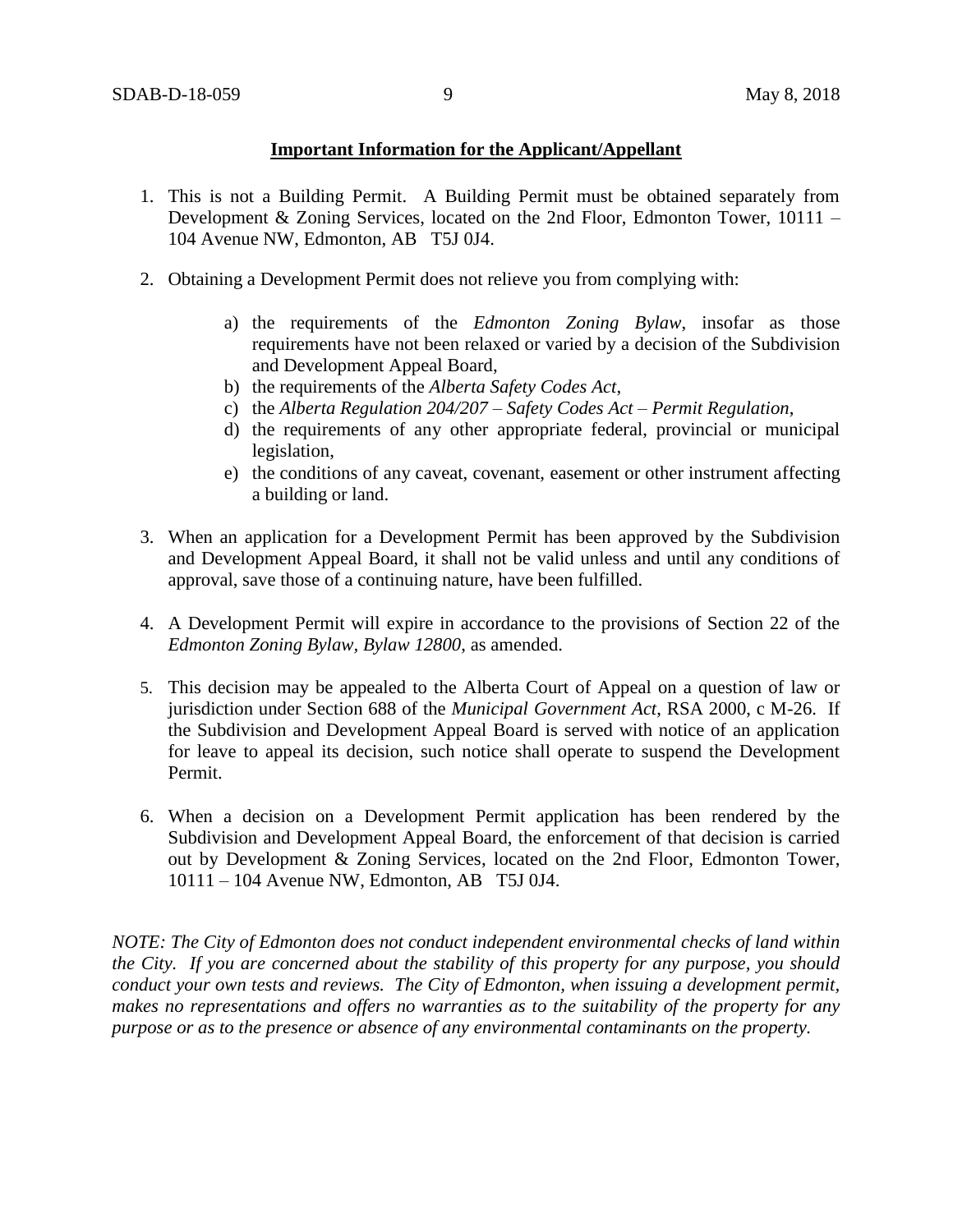

Date: May 8, 2018 Project Number: 227580248-004 File Number: SDAB-D-18-046

# **Notice of Decision**

[1] On April 25, 2018, the Subdivision and Development Appeal Board (the "Board") heard an appeal that was filed on **March 13, 2018**. The appeal concerned the decision of the Development Authority, issued on February 22, 2018, to refuse the following development:

### **Construct an Accessory Building (Garage, 30.48 metres by 15.24 metres)**

- [2] The subject property is on Plan 5496HW Lot 14, located at 21007 97 Avenue NW, within the RR Rural Residential Zone. The Lewis Farms Area Structure Plan and the Webber Greens Neighbourhood Structure Plan apply to the subject property.
- [3] The following documents were received prior to the hearing and form part of the record:
	- Copy of the Development Permit application with attachments, proposed and revised plans, and two refused Development Permits;
	- The Development Officer's written submissions;
	- The Appellant's written submissions including letters of support; and
	- Online responses.

## **Preliminary Matters**

- [4] At the outset of the appeal hearing, the Presiding Officer confirmed with the parties in attendance that there was no opposition to the composition of the panel.
- [5] The Presiding Officer outlined how the hearing would be conducted, including the order of appearance of parties, and no opposition was noted.
- [6] The appeal was filed on time, in accordance with Section 686 of the *Municipal Government Act*, RSA 2000, c M-26 (the "*Municipal Government Act*").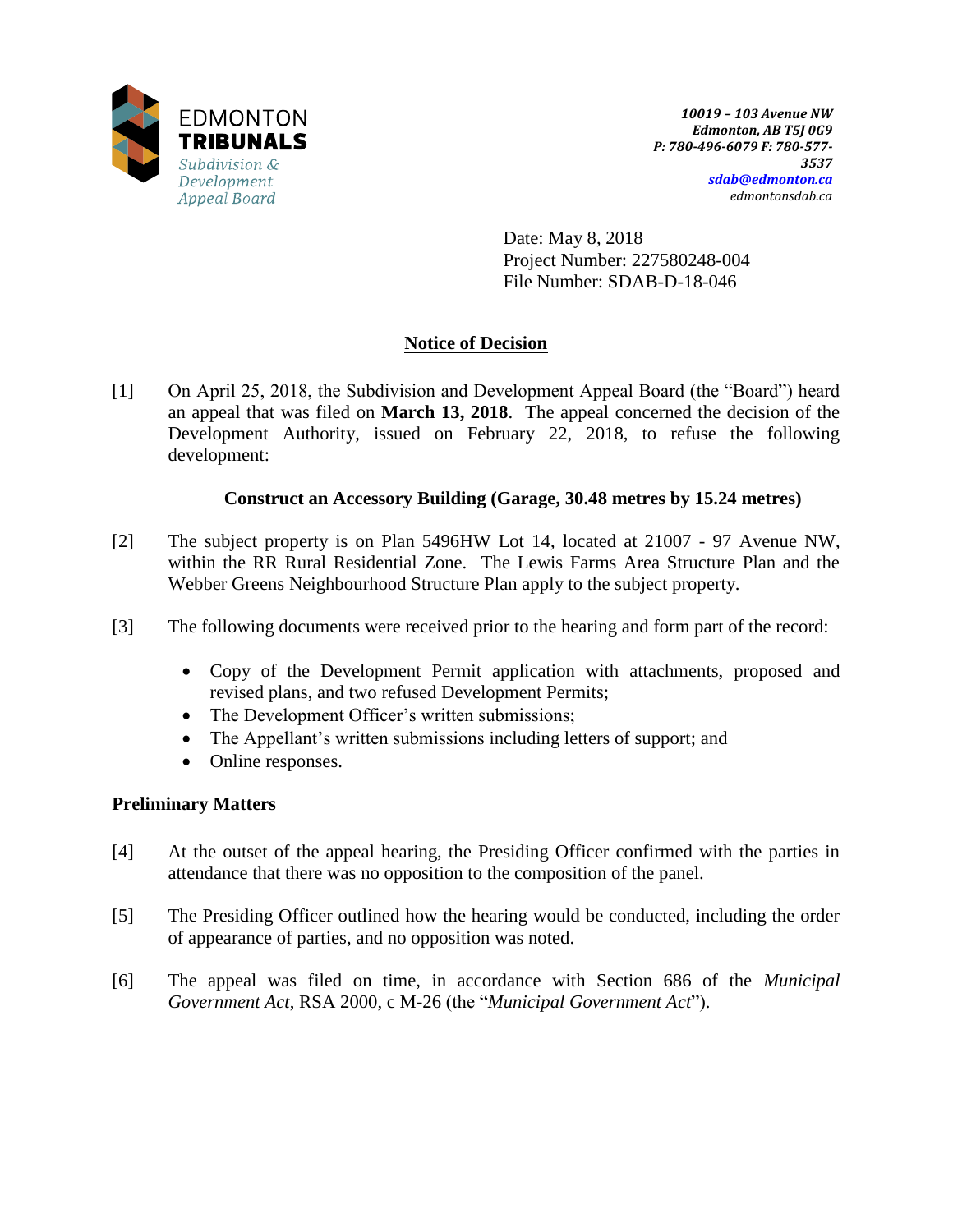### **Summary of Hearing**

- *i) Position of the Appellant, Mr. D. Naroski:*
- [7] The Presiding Officer noted that two refused development permit applications had been issued. Mr. Naroski advised the Board that he would like the Board to consider Development Permit Application 227580248-004 instead of 227580248-002. The most recent application that was refused on April 17, 2018 did not change the footprint of the building but the height was increased from 5.8 metres to 6.3 metres.
- [8] The Presiding Officer referenced Section 643 of the *Municipal Government Act* regarding non-conforming use and non-conforming buildings. There is a possibility that the existing Mobile Home on this site may be a non-conforming building. The Board is in receipt of a copy of a development permit that was issued in 1998 to continue the use of an isolated single family dwelling unit and replace a mobile unit onsite. At the time the lot was zoned AG Agricultural Zone. However, the zoning of this lot was subsequently changed to RR Rural Residential Zone and a Mobile Home is neither a Permitted nor Discretionary Use in this zone. As a result of the rezoning, the proposed development is either a non-conforming use or a non-conforming building. If it is a non-conforming use, Section 643(4) states that no additional buildings can be constructed on the lot as long as the Mobile Home use continues.
- [9] Mr. Naroski advised that he could not comment on the interpretation of this section of the *Municipal Government Act* without seeking some legal advice and provided the following responses to questions:
	- a) He purchased the property in 2005 with the Mobile Home and has lived in it ever since.
	- b) The size of the Mobile Home has not been changed.
- [10] He would like to build a large over-height garage to provide storage for a motorhome that he plans to purchase. The proposed garage is approximately 303 feet wide and 474 feet long.
- [11] There is ample room to accommodate the proposed garage on his large acreage property that is approximately 3.26 acres in size and 303 feet by 474 feet in dimension.
- [12] He referenced information obtained from a Google search regarding the size of overhead doors required to accommodate a motorhome. Typically RV garage doors are 12 or 14 feet wide and 12 to 16 feet tall. He wants to use doors that are 14 feet tall.
- [13] Mr. Naroski submitted four letters of support received from the neighbouring property owners to the west, north and east. He also spoke with the neighbours to the south, who are on smaller lots. None of the neighbours that he spoke to had any objections regarding the location or height of the proposed garage.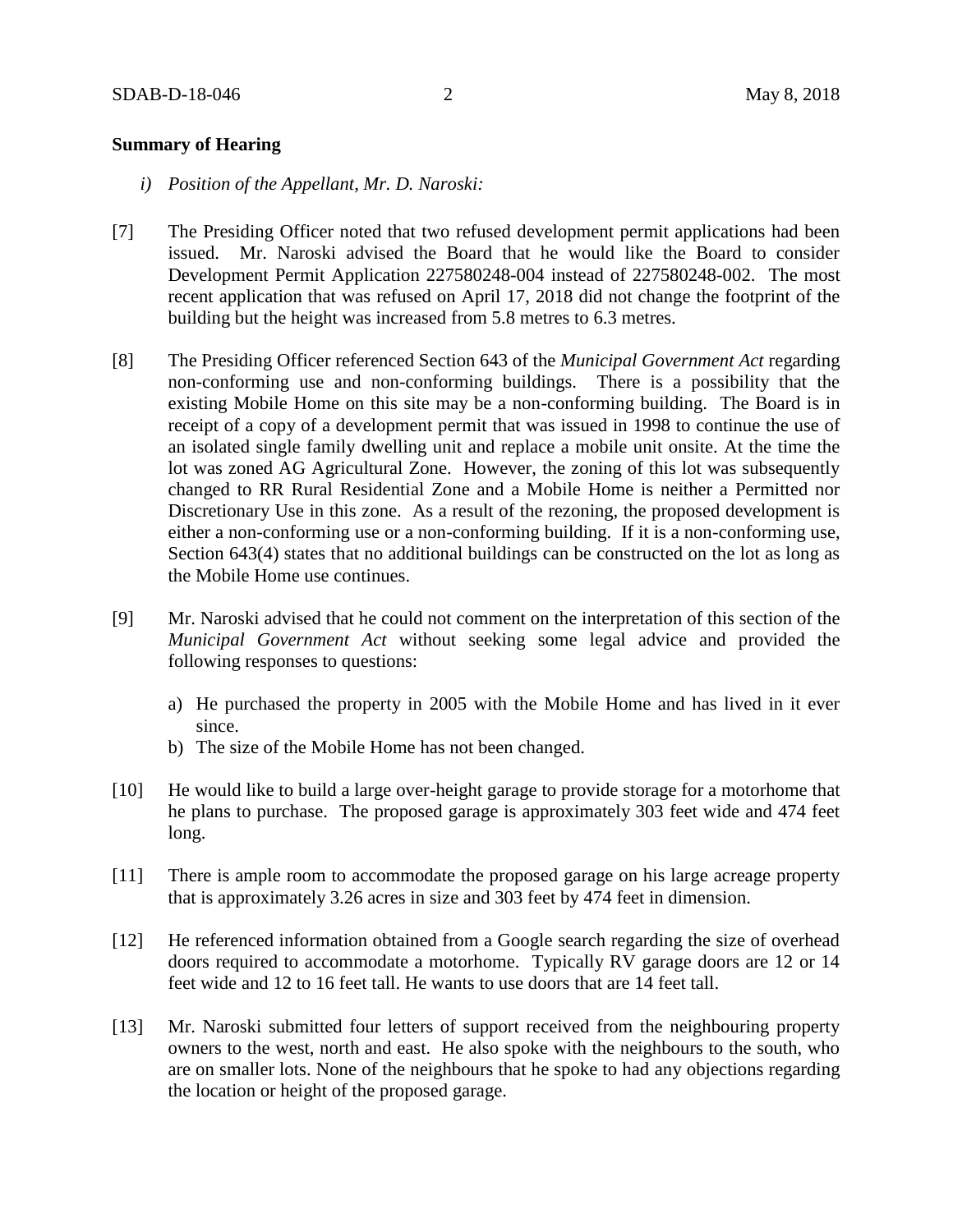- [14] Mr. Naroski provided the following information in response to questions from the Board:
	- a) He has no intention of operating a business from the proposed garage.
	- b) He advised his neighbours that the proposed garage is a single storey structure that exceeds the maximum allowable height requirement.
	- c) There is approximately 200 feet between the site of the proposed garage and the properties to the south, which are comprised of smaller lots. The lots to the west, north and east are comprised of large acreage properties.
	- d) The doors for the proposed garage are 16 feet wide and 14 feet tall.
	- e) The building will sit on a cement slab and there is no basement.
	- *ii) Position of the Development Officer, Ms. M. Bernuy:*
- [15] The height of the garage was calculated by taking measurements from the drawings and through discussions with the Applicant.
- [16] The height of the proposed garage was 5.8 metres on the original Development Permit Application No. 227580248-002. The revised Development Permit Application No. 227580248-004 increased the proposed height of the garage to 6.31 metres. The only reason for refusal for both of the applications was the excess in the maximum allowable height, which cannot be varied by a Development Officer.
- [17] It was her opinion that the proposed development is a non-conforming building not a non-conforming use. Section 7.2(8) of the *Edmonton Zoning Bylaw* defines Single Detached Housing as:

Development consisting of a building containing only one Dwelling, which is separate from any other Dwelling or building. Where a Secondary Suite is a Permitted or Discretionary Use in a Zone, a building which contains Single Detached Housing may also contain a Secondary Suite. This Use includes Mobile Homes which conform to Section 78 of this Bylaw.

[18] Section 78 of the *Edmonton Zoning Bylaw* states that:

Mobile Homes shall comply with the following:

- 1. In any Zone, other than the RMH Zone, where a Mobile Home is the development proposed in an application for a Development Permit for Single detached Housing, the following regulations shall apply:
	- a) The Mobile Home shall be not less than 5.5 metres in width or length; and
	- b) The Mobile Home shall be placed on a permanent foundation.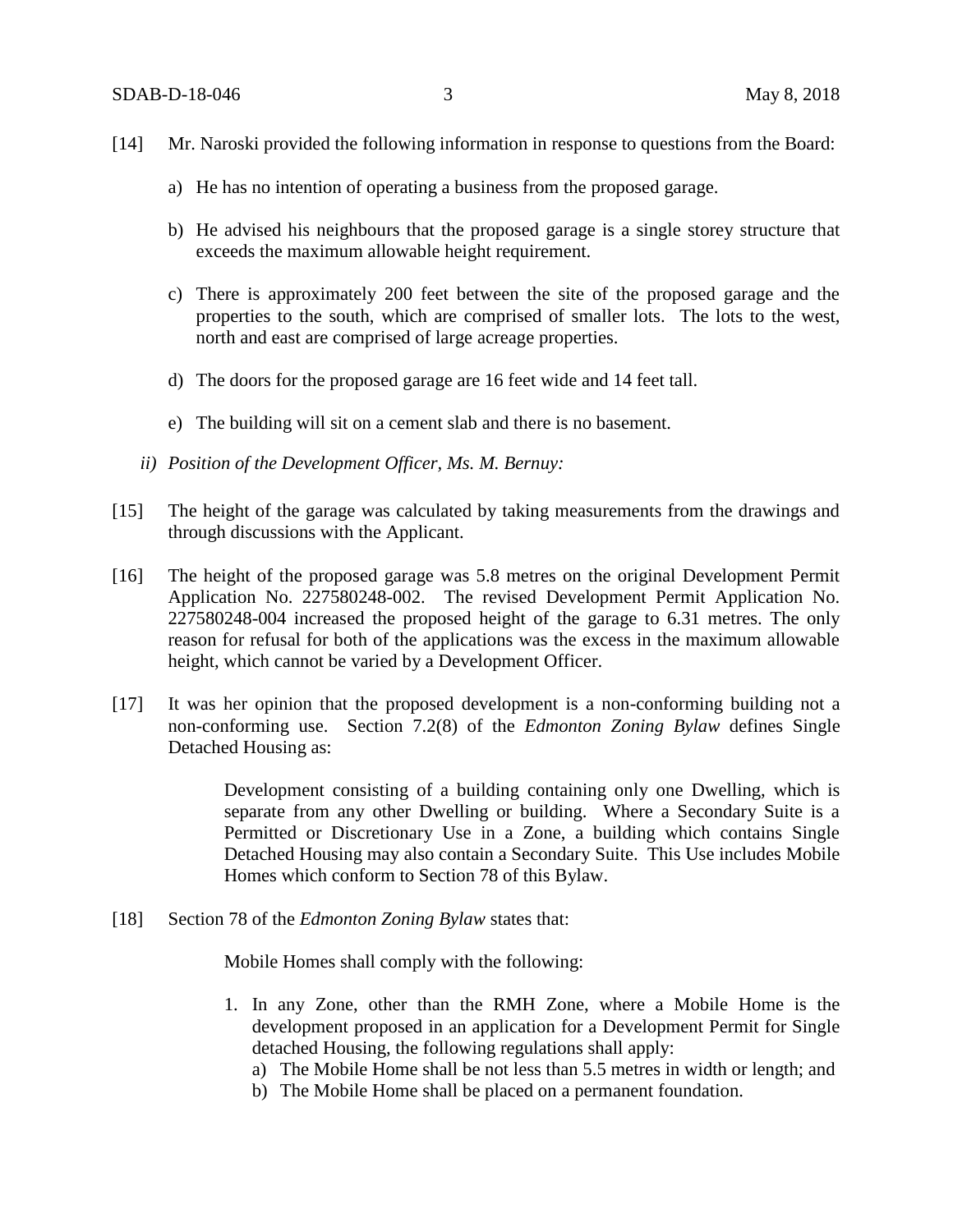- [19] The Appellant's Mobile Home is less than 5.5 metres in width.
- [20] Section 78 has not been amended since 1998. Therefore, the proposed development is for an accessory use to a non-conforming building, not a non-conforming use and Section 643(4) of the *Municipal Government Act* does not apply.
- [21] Ms. Bernuy provided the following information in response to questions from the Board:
	- a) The scope of the development permit issued in 1998 was to continue the use of an isolated single family dwelling unit and replace a mobile unit on site. Her decision was based on a review of the plans since she was not able to access any of the notes from that permit application. The site plan included the mobile home and a barn. Therefore the mobile unit was the single family dwelling. The development permit issued in 1998 allowed a continuation of the single family dwelling and replacement of the old mobile home.
	- b) She could not clarify whether or not this development permit was approved under the County of Parkland Land Use Bylaw, which the City adopted and used for some time after the lands were annexed.
	- *iii) Rebuttal of the Appellant*
- [22] The Mobile Home has been upgraded and well maintained since he purchased it in 2005.

### **Decision**

- [23] Development Permit Application No. 227580248-002 is cancelled. This appeal deals with Development Permit Application No. 227580248-004.
- [24] The appeal is **ALLOWED** and the decision of the Development Authority is **REVOKED**. The development is **GRANTED** as applied for to the Development Authority, subject to the following **CONDITION**:
	- 1. The development shall be constructed in accordance with the stamped refused plans dated April 17, 2018.
- [25] In granting the development, the following variance to the *Edmonton Zoning Bylaw* is allowed:
	- 1. The maximum allowable Height of 4.3 metres as per Section 50.3(3) is varied to allow an excess of 2.01 metres, thereby increasing the maximum allowed Height to 6.31 metres.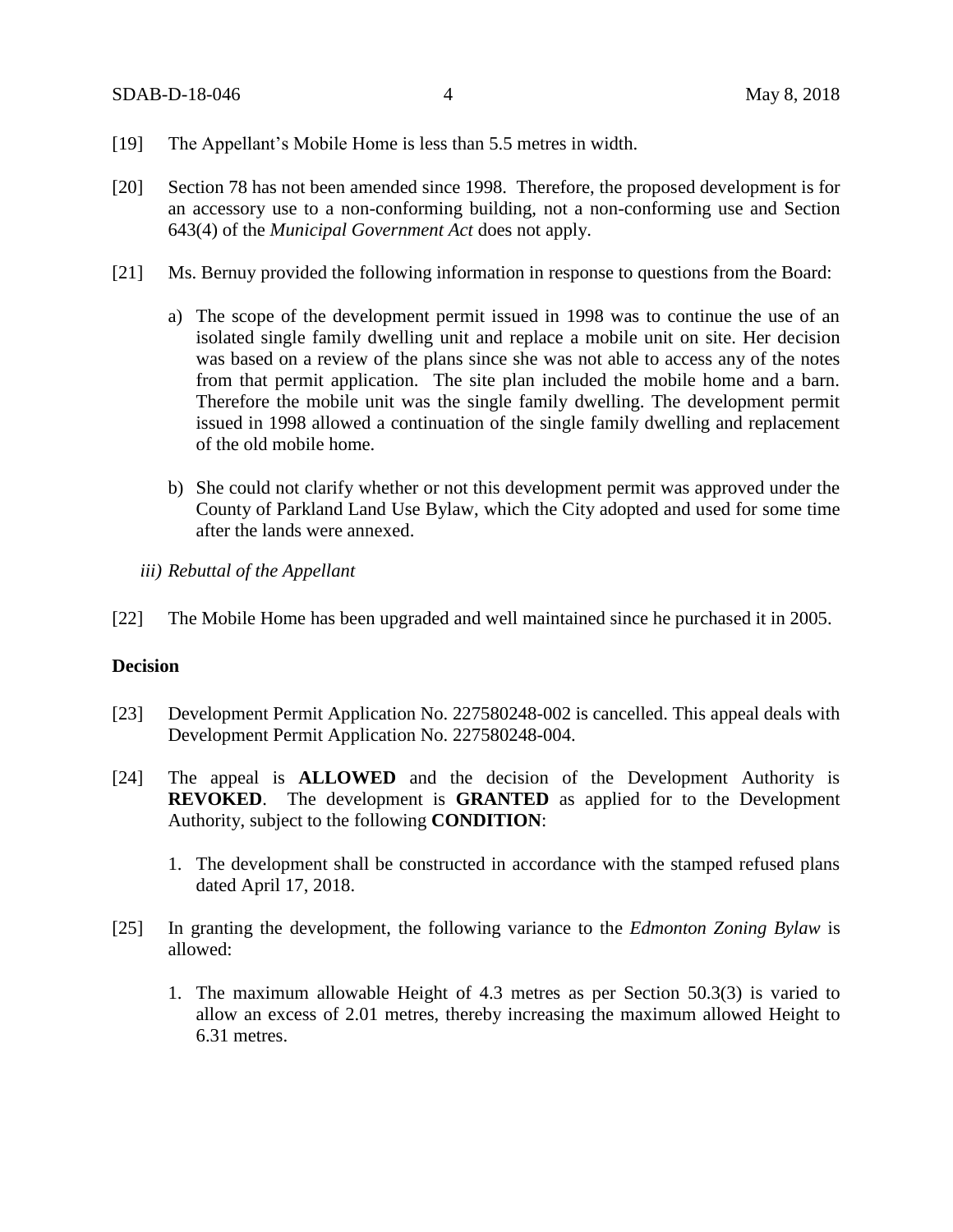#### **Reasons for Decision**

- [26] Single Detached Housing is a Permitted Use in the RR Rural Residential Zone, pursuant to Section 240.2(5) of the *Edmonton Zoning Bylaw*.
- [27] Section 7.2(8) of the *Edmonton Zoning Bylaw* defines Single Detached Housing as:

Development consisting of a building containing only one Dwelling, which is separate from any other Dwelling or building. Where a Secondary Suite is Permitted or Discretionary use in a Zone, a building which contains Single Detached Housing may also contain a Secondary suite. This Use includes Mobile Homes which conform to Section78 of this Bylaw.

[28] The proposed development is an Accessory Use to the Permitted Use of Single Detached Housing, pursuant to Section 50.1(2) of the *Edmonton Zoning Bylaw* which states:

> Accessory Uses and buildings are permitted in a Zone when Accessory to a principal Use which is a Permitted Use in that same Zone and for which a Development Permit has been issued.

- [29] In this appeal, the Board considered Development Permit Application No. 227580248- 004 that contained plans that were stamped refused by the Development Officer on April 17, 2018. Therefore, Development Permit Application No. 227580248-002 that was refused on March 13, 2018 is cancelled.
- [30] The Site of the proposed development has a Mobile Home on it. The Board was required to determine what effect this had on the application for a development permit.
- [31] A Mobile Home is neither a Permitted nor Discretionary Use in the RR Rural Residential Zone. (Section 240 of the *Edmonton Zoning Bylaw*)
- [32] Section 643 of the *Municipal Government Act* states that:
	- (1) If a development permit has been issued on or before the day on which a land use bylaw or a land use amendment bylaw comes into force in a municipality and the bylaw would make the development in respect of which the permit was issued a non-conforming use or non-conforming building, the development permit continues in effect in spite of the coming into force of the bylaw.
	- (2) A non-conforming use of land or a building may be continued but if that use is discontinued for a period of 6 consecutive months or more, any future use of the land or building must conform with the land use bylaw then in effect.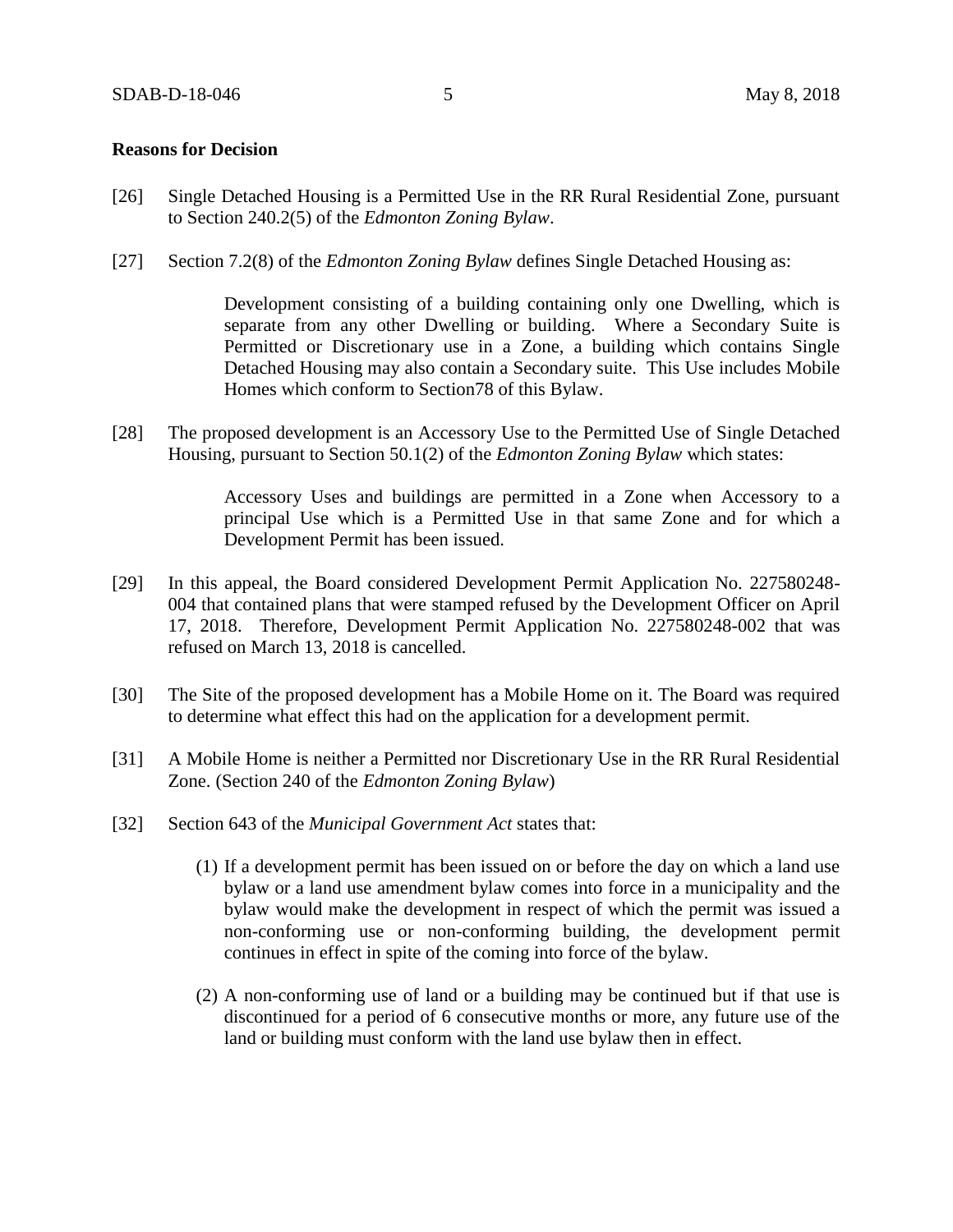- (3) A non-conforming use of part of a building may be extended throughout the building but the building, whether or not it is a non-conforming building, may not be enlarged or added to and no structural alterations may be made to it or in it.
- (4) A non-conforming use of part of a lot may not be extended or transferred in whole or in part to any other part of the lot and no additional buildings may be constructed on the lot while the non-conforming use continues.
- (5) A non-conforming building may continue to be used but the building may not be enlarged, added to, rebuilt or structurally altered except:
	- a) To make it a conforming building;
	- b) for routine maintenance of the building, if the development authority considers it necessary, or
	- c) in accordance with a land use bylaw that provides minor variance powers to the development authority for the purposes of this section.
- (6) If a non-conforming building is damaged or destroyed to the extent of more than 75 percent of the value of the building above its foundation, the building may not be repaired or rebuilt except in accordance with the land use bylaw.
- (7) The land use or the use of a building is not affected by a change of ownership or tenancy of the land or building.
- [33] A development permit was issued for the existing Mobile Home on the site in 1998 at a time when the Site was zoned AG Agricultural Zone. However, the zoning of this site was subsequently changed to RR Rural Residential Zone. Pursuant to Section 643(1) of the *Municipal Government Act* it appears that the Mobile Home is a non-conforming building.
- [34] Section 643(4) of the *Municipal Government Act* states that no additional buildings may be constructed on a lot while a non-conforming use continues. However, the Board finds that this section does not apply to the proposed development permit application because the existing Mobile Home is a non-conforming building rather than a non-conforming use.
- [35] The only variance required for the proposed structure is an excess in the maximum allowable Height. The maximum allowable Height for an Accessory Building, pursuant to Section 50.3(3) of the *Edmonton Land Use Bylaw,* is 4.3 metres and the proposed height is 6.31 metres. The Board has granted the required variance for the following reasons:
	- a) This site is very large, being 3.26 acres in size and approximately 303 feet by 474 feet in dimension.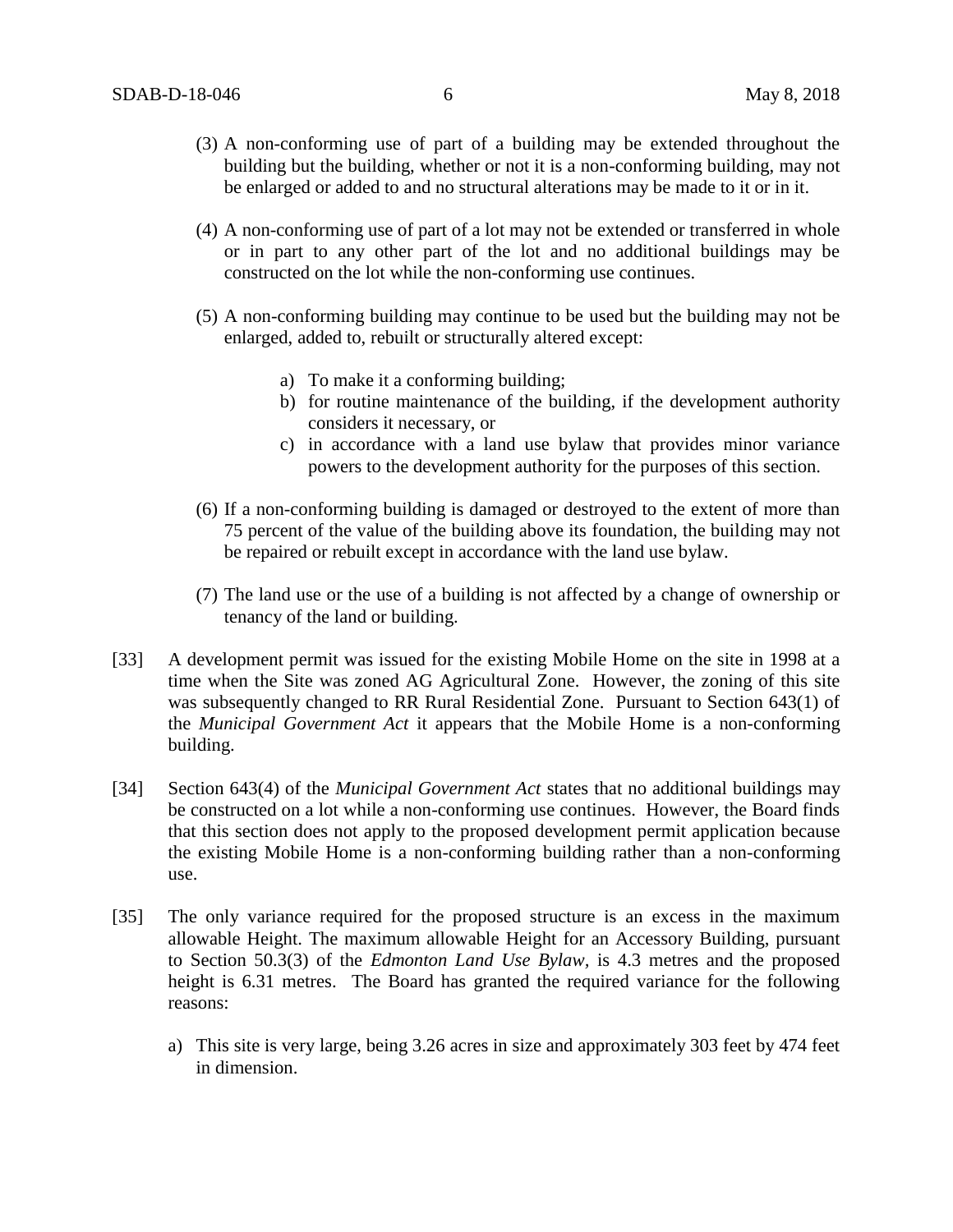- b) The Appellant provided letters of support from the four neighbours to the west, north and east, who are also on large lots and will not be impacted by the Height variance.
- c) He also discussed the proposed development with the property owners on smaller lots who reside to the south of the site and no objections were raised. These lots are located approximately 200 feet from the proposed development and will not be affected by the Height variance.
- d) The Board did not receive any letters of objection and no one attended in opposition to the proposed development.
- [36] Based on all of the above, **t**he Board is of the opinion that the proposed development will not unduly interfere with the amenities of the neighbourhood nor materially interfere with or affect the use, enjoyment or value of neighbouring parcels of land.

me

Mr. M. Young, Presiding Officer Subdivision and Development Appeal Board

Board Members in Attendance: Ms. A. Lund; Ms. D. Kronewitt-Martin; Mr. Mr. R. Hachigian; Ms. S. LaPerle